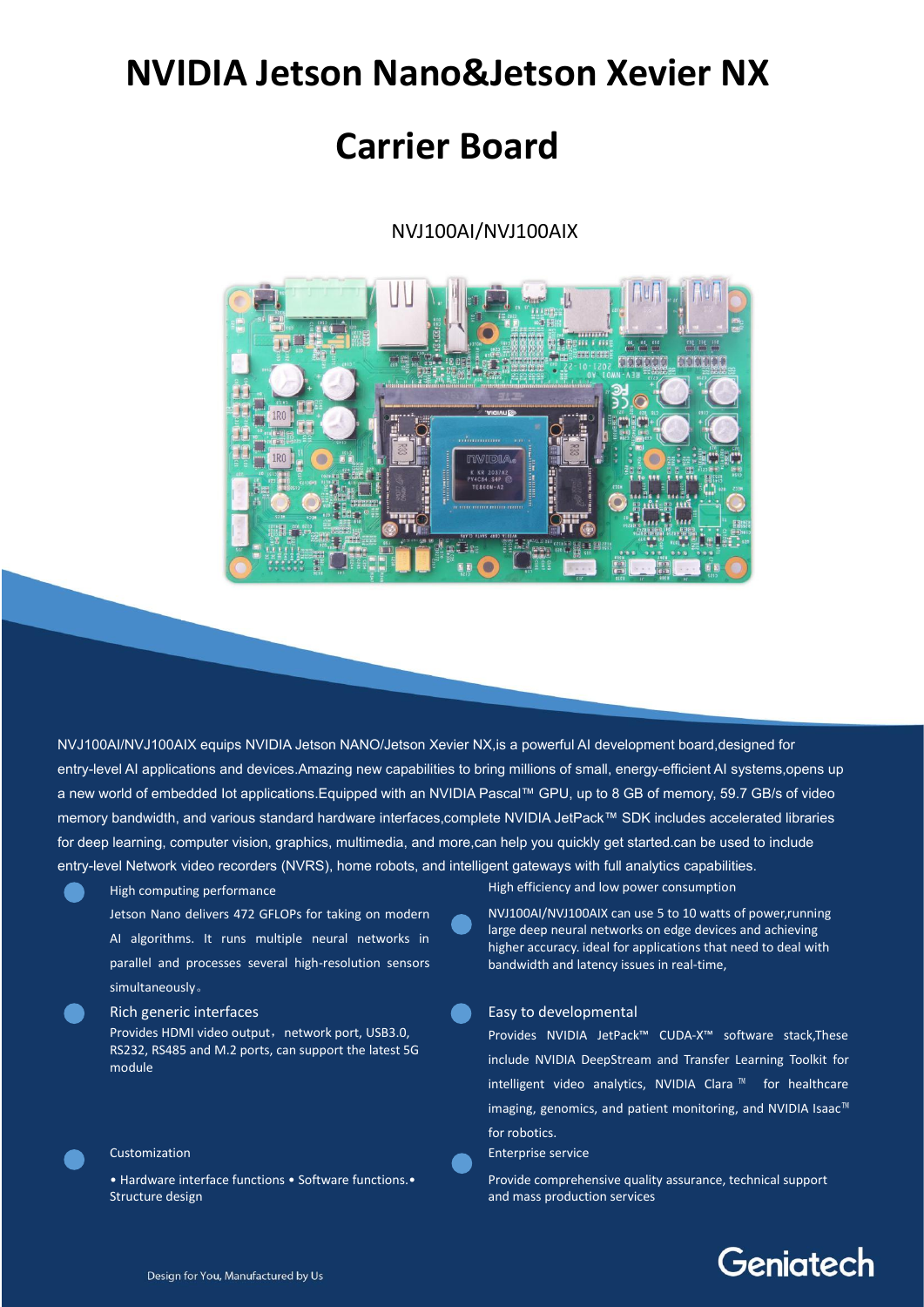

### Product information

| Model           | NVJ100AI                              | NVJ100AIX                         |
|-----------------|---------------------------------------|-----------------------------------|
| NVIDIA GPU SoC  | <b>NVIDIA®</b><br>Jetson              | <b>NVIDIA®</b><br>Jetson          |
| Module          | Nano™                                 | Xevier NX                         |
| Compatibility   |                                       |                                   |
| CPU             | ARM<br>Quad<br>Core                   | 6-core<br><b>NVIDIA</b>           |
|                 | Cortex A57 MPCore                     | ARM.v8.2<br>Carmel                |
|                 | Processor                             | 64-bit CPU 6MB L2                 |
|                 | Maximum<br>$\left($                   | +4MBL3                            |
|                 | frequency                             |                                   |
|                 | 1.43GHz)                              |                                   |
| GPU             | Maxwell GPU, 128                      | <b>NVIDIA</b><br>384-core         |
|                 | $CUDA$ core up to                     | Volta <sub>®</sub> GPU with 48    |
|                 | 512 GFLOPS (FP16)                     | <b>Tensor Cores</b>               |
|                 | $\left($<br>Maximum                   |                                   |
|                 | frequency                             |                                   |
|                 | 921MHz)                               |                                   |
| Memory          | 4GB LPDDR4                            | 8GB LPDDR4                        |
| Flash           | 16G of eMMC                           | 16GB of eMMC                      |
| Al Performance  | 472 GFLOPS                            | 21 TOPS                           |
| Power           | $5 - 10w$                             | $10 - 15W$                        |
| consumption     |                                       |                                   |
| Video Encode    | 1x 4K @ 30 (HEVC)                     | 2x 4K @ 30 (HEVC)                 |
|                 | 2x 1080p<br>@ 60                      | 6x 1080p<br>$\omega$<br>- 60      |
|                 | (HEVC)                                | (HEVC)                            |
| Video Decode    | 1x 4K @ 60 (HEVC)                     | 2x 4K @ 60 (HEVC)                 |
|                 | 4x 1080p<br>$\circleda$<br>60         | 12x 1080p @ 60                    |
|                 | (HEVC)                                | (HEVC)                            |
|                 |                                       | 32x 1080p<br>30<br>$^{\circledR}$ |
|                 |                                       | (HEVC)                            |
| Networking      | $1*$ GbE RJ-45                        |                                   |
| Display Output  | 3840 x 2160@60Hz                      |                                   |
| <b>USB</b>      | 1*USB2.0 Micro C                      |                                   |
|                 | 4*USB3.0 Type-A                       |                                   |
| Storage         | 1*Micro-SD Card slot                  |                                   |
| <b>RS232</b>    | $\times 4$                            |                                   |
| RS485           | $\times 4$                            |                                   |
| M.2             | x <sub>3</sub>                        |                                   |
| <b>Buttons</b>  | $1x$ Reset /<br><i>lxRecovery</i>     |                                   |
| Power Cord      | 12V1.5A                               |                                   |
| Fan interface   | x <sub>1</sub>                        |                                   |
| <b>RTC</b>      | Support RTC battery Monitoring by MCU |                                   |
| Electronics     | L:170mm*W:97mm                        |                                   |
| Mechanical info | Weight: 150g                          |                                   |
| Certifications  | CE, FCC                               |                                   |

# Geniatech